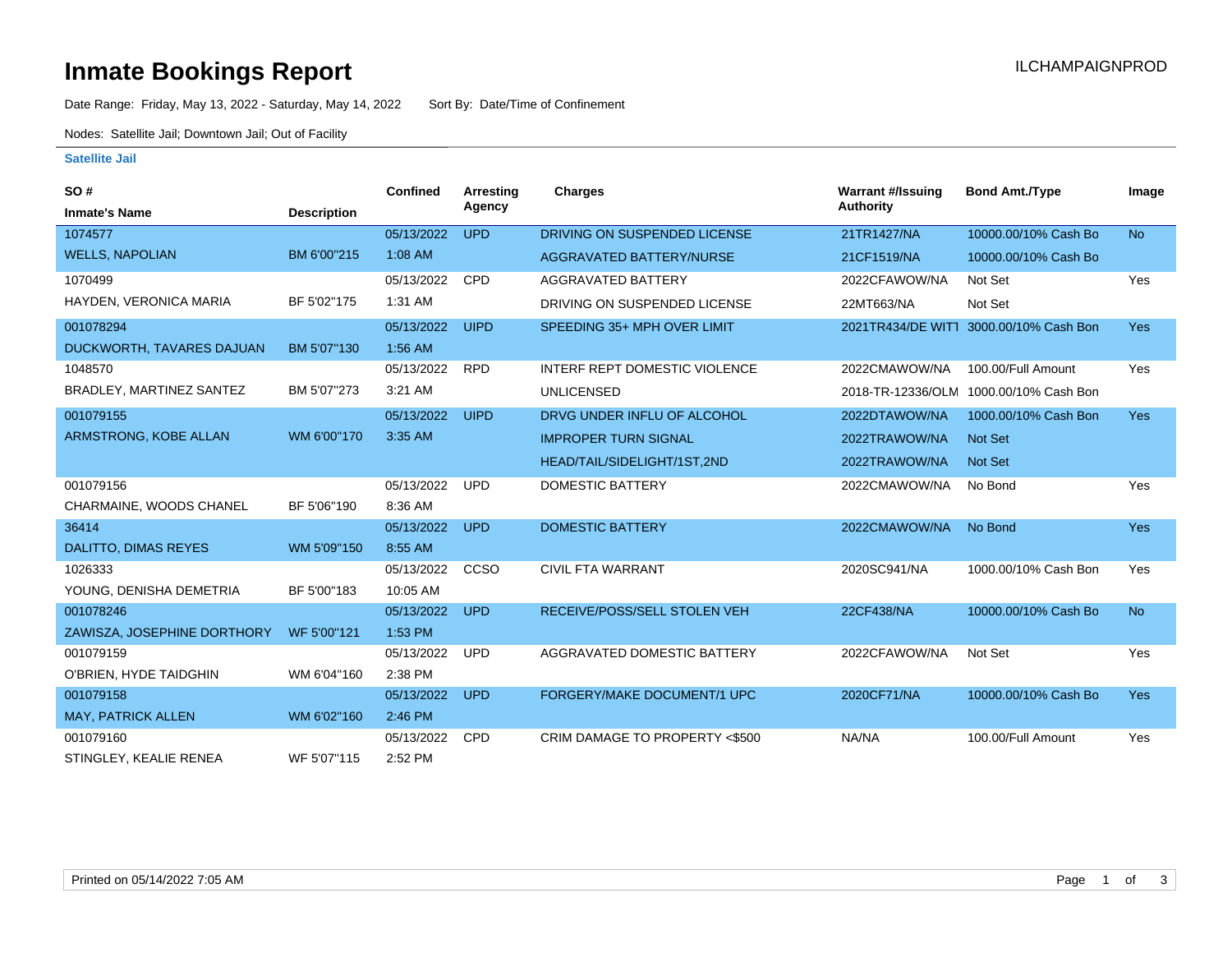# **Inmate Bookings Report Installation ILCHAMPAIGNPROD**

Date Range: Friday, May 13, 2022 - Saturday, May 14, 2022 Sort By: Date/Time of Confinement

Nodes: Satellite Jail; Downtown Jail; Out of Facility

#### **Satellite Jail**

| SO#                                      |                    | Confined   | <b>Arresting</b> | <b>Charges</b>                       | <b>Warrant #/Issuing</b> | <b>Bond Amt./Type</b>  | Image      |
|------------------------------------------|--------------------|------------|------------------|--------------------------------------|--------------------------|------------------------|------------|
| <b>Inmate's Name</b>                     | <b>Description</b> |            | Agency           |                                      | <b>Authority</b>         |                        |            |
| 1038802                                  |                    | 05/13/2022 | <b>UPD</b>       | VIO BAIL BOND/CLASS A OFFENSE        | 22CFAWOW/NA              | <b>Not Set</b>         | <b>No</b>  |
| JONES-PREMO, CHABRAIL COLE               | BM 5'11"185        | 3:34 PM    |                  | CRIM DAMAGE TO PROPERTY <\$500       | 22CFAWOW/NA              | <b>Not Set</b>         |            |
|                                          |                    |            |                  | BATTERY/CAUSE BODILY HARM            | 22CFAWOW/NA              | <b>Not Set</b>         |            |
|                                          |                    |            |                  | <b>RESIDENTIAL BURGLARY</b>          | 22CFAWOW/NA              | Not Set                |            |
| 001079161                                |                    | 05/13/2022 | <b>RPD</b>       | DOMESTIC BATTERY                     | 22CFAWOW/NA              | Not Set                | Yes        |
| KEMP, ALEXIS DEANDRA                     | BF 5'07"120        | 5:41 PM    |                  | CRIM DMG TO PROP \$500-10K           | 22CFAWOW/NA              | Not Set                |            |
| 966228                                   |                    | 05/13/2022 | <b>UPD</b>       | <b>BURGLARY</b>                      | 22CFAWOW/NA              | Not Set                | <b>Yes</b> |
| HILL, MARJORIE DAWN                      | WF 5'02"142        | 8:50 PM    |                  | POSSESS BURGLARY TOOLS               | 22CFAWOW/NA              | Not Set                |            |
| 65216                                    |                    | 05/13/2022 | CCSO             | VIO STALKING NO CONTACT ORDER        | 2022CMAWOW/NA            | 100.00/Full Amount     | Yes        |
| PERKINS, SHERI LEA                       | WF 5'09"180        | 9:06 PM    |                  |                                      |                          |                        |            |
| 001078261                                |                    | 05/13/2022 | <b>UPD</b>       | <b>DOMESTIC BATTERY</b>              | 22CMAWOW/NA              | Not Set                | <b>Yes</b> |
| <b>JIN, XIANG</b>                        | AM 6'00"165        | 10:27 PM   |                  |                                      |                          |                        |            |
| 1076848                                  |                    | 05/13/2022 | <b>UPD</b>       | AGGRAVATED ASSAULT                   | 22CMAWOW/NA              | Not Set                | Yes        |
| <b>CROSS, STEED GATHON</b>               | BM 5'09"190        | 11:28 PM   |                  |                                      |                          |                        |            |
| 37219                                    |                    | 05/14/2022 | <b>UPD</b>       | DRIVING ON REVOKED LICENSE           | 2022TRAWOW/NA            | Not Set                | <b>Yes</b> |
| PEACOCK, BRIAN SCOTT                     | BM 5'11"200        | 12:19 AM   |                  | CANC/REVOKE/SUSPEND REGIS/IL         | 2022TRAWOW/NA            | 3000.00/10% Cash Bon   |            |
|                                          |                    |            |                  | <b>OPERATE UNINSURED MTR VEHICLE</b> | 2022TRAWOW/NA            | Not Set                |            |
| 001079162                                |                    | 05/14/2022 | <b>UPD</b>       | <b>FAIL TO REDUCE SPEED</b>          | 22TRAWOW/NA              | Not Set                | Yes        |
| BENTON, TRAVIS JEAN                      | WM 5'09"225        | 1:24 AM    |                  | DRVG UNDER INFLU OF ALCOHOL          | 22DTAWOW/NA              | 1000.00/10% Cash Bon   |            |
| 001079163                                |                    | 05/14/2022 | <b>ISP</b>       | DRVG UNDER INFLU/BAC 0.08            | 2022DTAWOW/NA            | Not Set                | <b>Yes</b> |
| <b>BIGGANE, JOHN JOSEPH</b>              | WM 6'00"225        | 2:03 AM    |                  | SPEEDING 35+ MPH OVER LIMIT          | 2022TRAWOW/NA            | <b>Not Set</b>         |            |
|                                          |                    |            |                  | <b>OPERATE UNINSURED MTR VEHICLE</b> | 2022TRAWOW/NA            | <b>Not Set</b>         |            |
|                                          |                    |            |                  | HEAD/TAIL/SIDELIGHT/1ST,2ND          | 2022TRAWOW/NA            | <b>Not Set</b>         |            |
|                                          |                    |            |                  | DRVG UNDER INFLU OF ALCOHOL          | 2022DTAWOW/NA            | 1000.00/License and Ca |            |
| 001079164                                |                    | 05/14/2022 | <b>UPD</b>       | <b>AGGRAVATED BATTERY</b>            | 22CFAWOW/NA              | Not Set                | Yes        |
| ORINGTON, MAJAYLA RENEE JOAN BF 5'08"170 |                    | 3:52 AM    |                  |                                      |                          |                        |            |